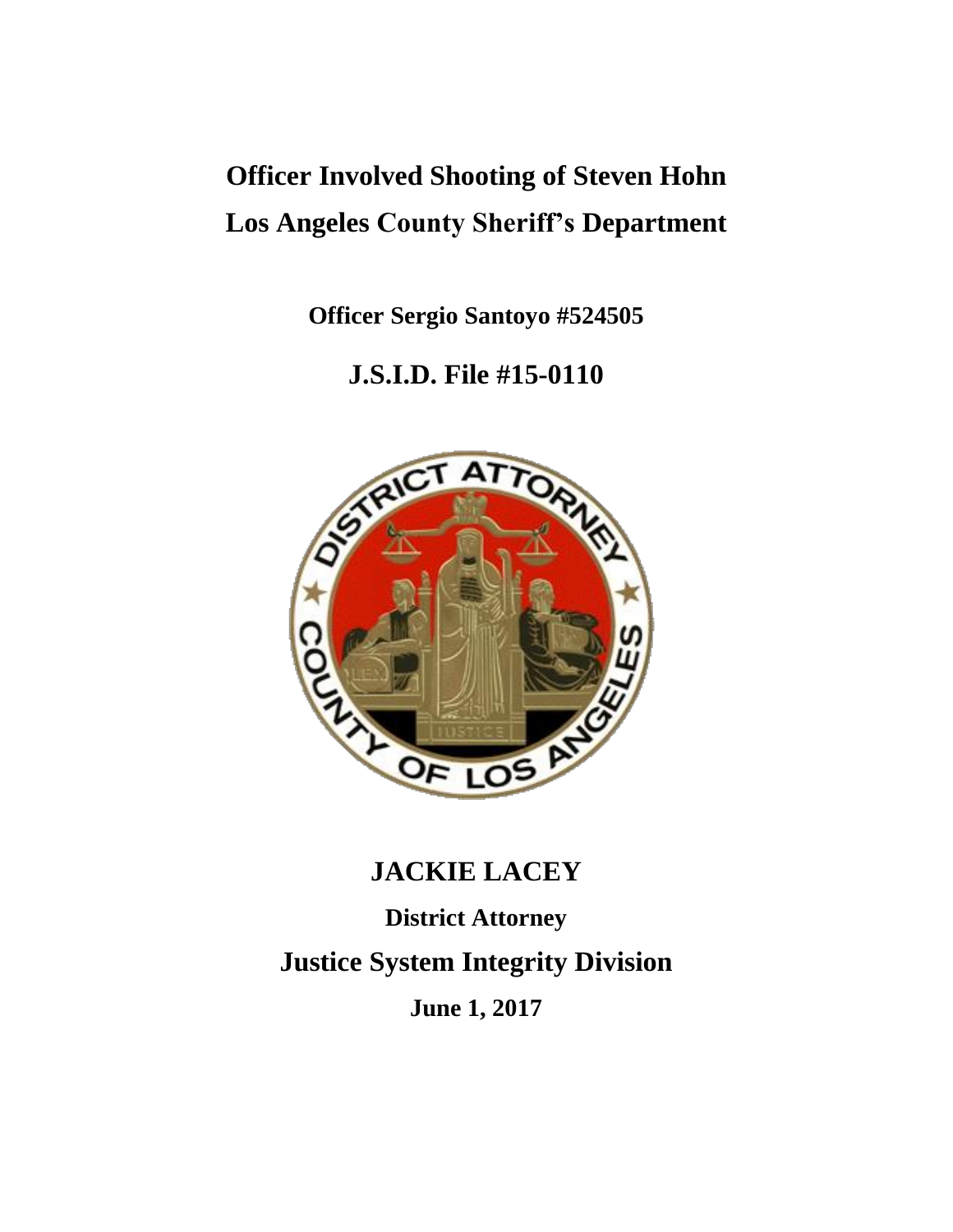# **MEMORANDUM**

| TO:             | CAPTAIN CHRISTOPHER BERGNER<br>Los Angeles County Sheriff's Department<br>Homicide Bureau<br>1 Cupania Circle<br>Monterey Park, California 91755 |
|-----------------|--------------------------------------------------------------------------------------------------------------------------------------------------|
| FROM:           | JUSTICE SYSTEM INTEGRITY DIVISION<br>Los Angeles County District Attorney's Office                                                               |
| <b>SUBJECT:</b> | <b>Officer Involved Shooting of Steven Hohn</b><br>J.S.I.D. File #15-0110<br>L.A.S.D. File #015-04400-1328-056                                   |
| DATE:           | June 1, 2017                                                                                                                                     |

The Justice System Integrity Division of the Los Angeles County District Attorney's Office has completed its review of the March 3, 2015, non-fatal shooting of Steven Hohn. We have concluded that Los Angeles County Sheriff's Department (LASD) Deputy Sergio Santoyo acted lawfully in self-defense.

The District Attorney's Command Center was notified of the shooting on March 3, 2015 at 3:50 p.m. The District Attorney Response Team responded to the scene and was given a briefing of the circumstances of the shooting and a walk-through of the scene.

The following analysis is based on reports, recordings and surveillance videos depicting the incident, submitted by LASD Homicide Detectives Timothy O'Quinn and Judy Luera. The voluntary statement of Deputy Santoyo was considered for this analysis.

#### **FACTUAL ANALYSIS**

After having served nearly two years for check fraud, Steven Hohn was released from prison on February 23, 2015.<sup>1</sup> On February 24, 2015, Hohn called his sister, Lori E , who lives on 215th Street in the City of Lakewood with her husband, Charles S<sub>nn</sub>, and two children, Alexander E ("Alexander") and Rachel E ("Rachel"), and told her about his release. Hohn and E made arrangements for Hohn to pick up some of his belongings from E that evening, but Hohn never arrived. While Hohn had lived with his sister in the past, he was no longer welcome in her home. $2$ 

On March 3, 2015, at about 11:45 a.m., Hohn went to E 's home and spoke with Alexander' through the screen door on the front porch of the home. Alexander refused to allow Hohn into

<sup>&</sup>lt;sup>1</sup> Hohn was sentenced to 32 months in prison on February 28, 2013, after he was convicted of check fraud in violation of Penal Code section 476.

<sup>&</sup>lt;sup>2</sup> E explained that Hohn was often causing problems at the home and, as a result, she installed video cameras on the front of her home. One of those cameras captured the shooting. The surveillance system does not record audio.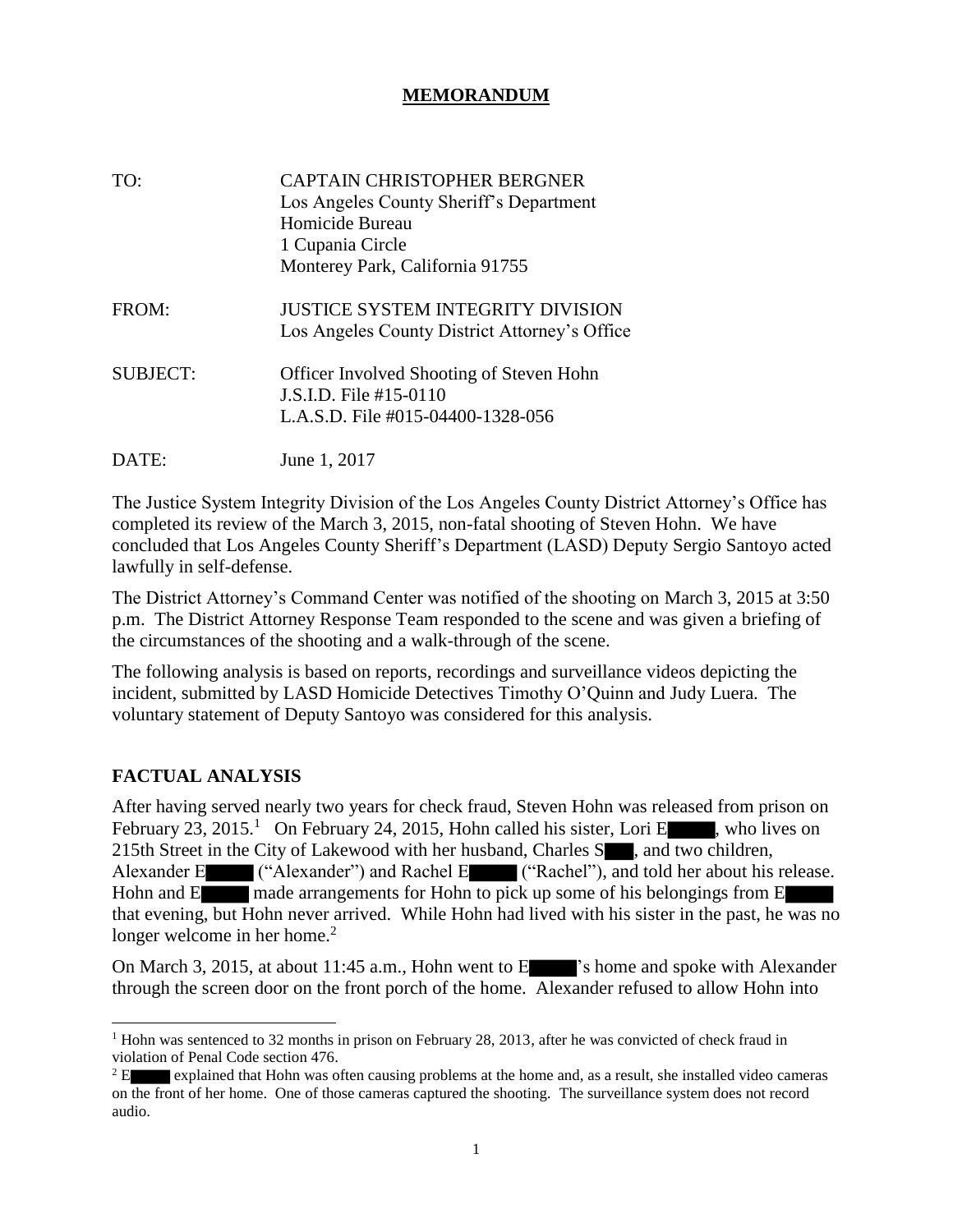the home on  $E$  's instructions, but did allow Hohn to speak with  $E$ , who was at work, on Alexander's cellular phone. Hohn told E that he missed their mother and made plans with E to pick up his proprerty from her on March 9, 2015. After Hohn ended his conversation with E , he told Alexander to call 9-1-1 because there was a warrant out for his arrest. Eventually, Rachel, who was also at the home, called the Lakewood Sheriff's Station front desk and told them about Hohn's request. At 1:35 p.m., Hohn was still on E 's porch and deputies had not yet arrived, so Rachel again contacted the Sheriff's Station and was told that deputies were busy handling other calls but that they were aware of her call.

At 3:30 p.m., LASD Deputies Sergio Santoyo and Brian Nowell arrived at E 's home in response to the request for service. The deputies approached the house and contacted S , who was on the front porch with Alexander.  $S$  directed their attention to Hohn, who was standing in a small cul-de-sac across the street from the house.<sup>3</sup> The deputies walked toward Hohn, and he started walking toward them. As Hohn was walking toward the deputies, he brandished a utility knife. Santoyo repeatedly ordered Hohn to drop the knife, but Hohn refused.



*Figure 1: Screen Shot Taken as Hohn Pulls Utility Knife*

Once Hohn brandished the knife, Nowell retreated to the passenger side of Santoyo's patrol car in an effort to retrieve a Taser which was inside the car, and Santoyo drew his firearm. Santoyo backed away from Hohn and continued to order Hohn to put down the knife.

Santoyo told investigators Hohn advanced toward him quickly with the knife in his left hand with a "determined" look on his face and that he was fearful that Hohn was intent on stabbing him when he fired his service weapon. Santoyo said he ordered Hohn to drop the knife several times, but Hohn responded, "No. Fuck you. You're going to have to shoot me!" as Hohn continued moving toward him. Santoyo said he fired only when it became apparent that Hohn would not drop the knife. Rachel, who was looking at the scene through a window in the home, agreed that Santoyo didn't shoot until it looked as if Hohn was about to attack him.

 $\overline{a}$ <sup>3</sup> Both S and Alexander left the porch and went inside when the deputies confronted Hohn. They did not witness the shooting or the moments immediately preceding it.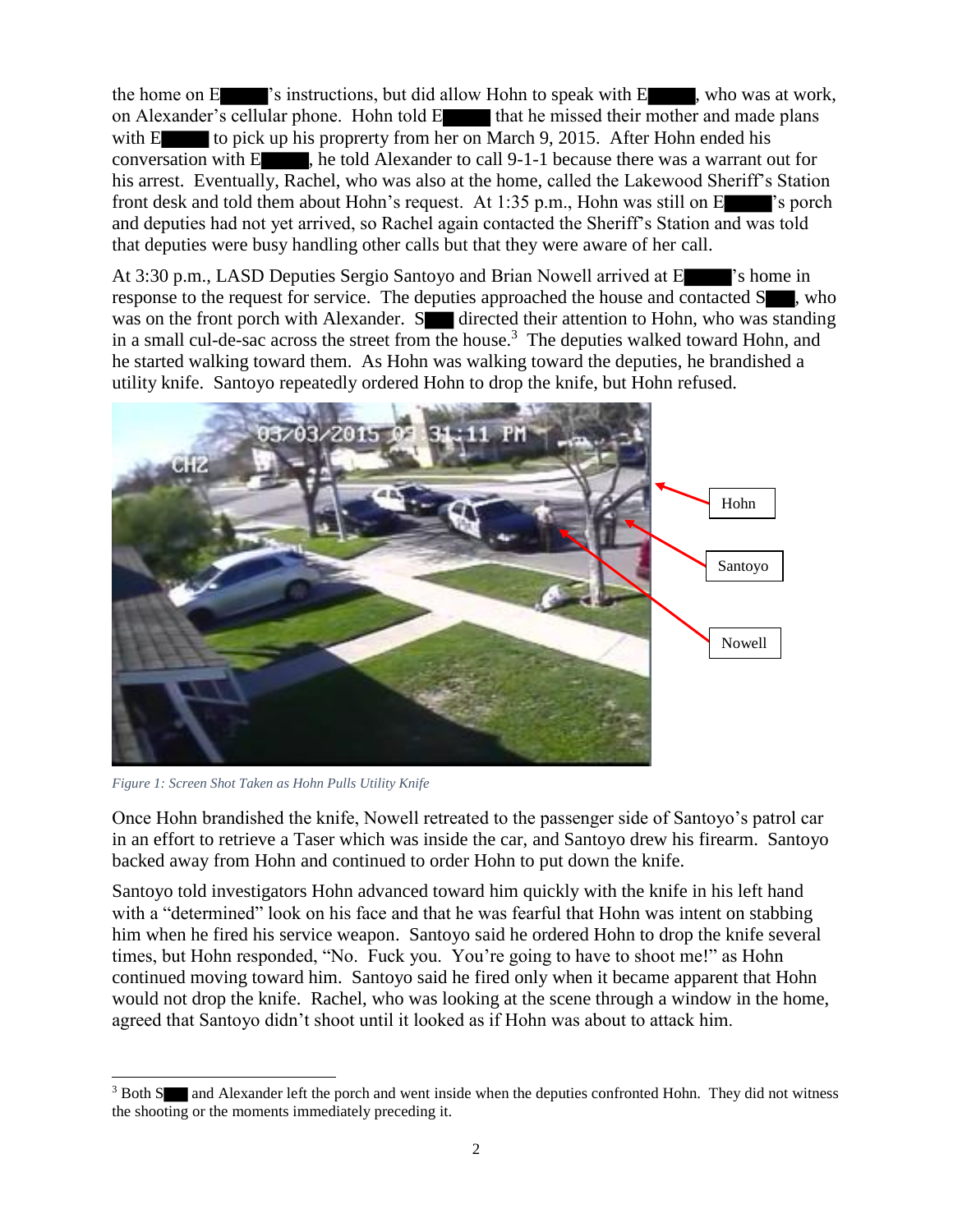The surveillance video is consistent with the deputies' accounts. It captured Santoyo and Nowell as they arrived, exited their cars and walked toward E 's home. They almost immediately turned and walked into the street where they addressed Hohn as he stood in the street. Within moments, Hohn started walking toward Santoyo as Santoyo retreated with his weapon drawn. As Santoyo moved backward toward his patrol car, Nowell entered the passenger door of the car, and Hohn continued toward Santoyo. A moment before Santoyo opened fire, Hohn took a quick step in Santoyo's direction.



*Figure 2: Screen Shot Taken at Moment Just Prior to the Shooting*

Santoyo fired three shots in quick succession, causing Hohn to drop the knife and fall to the ground. Nowell notified dispatch of the shooting and requested a rescue ambulance before



*Figure 3: Knife Wielded by Hohn*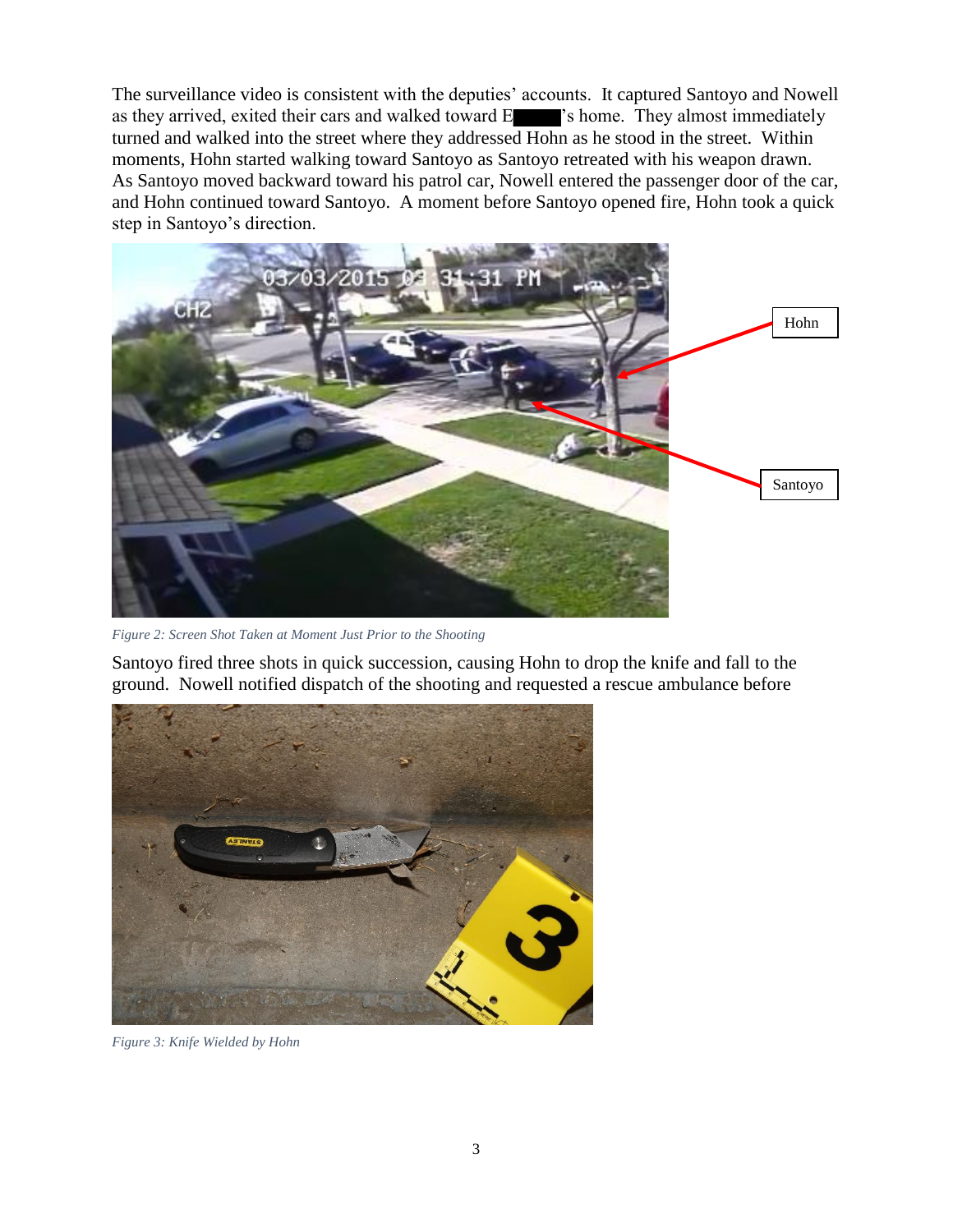attending to Hohn. After searching Hohn for additional weapons, Nowell provided him with water and waited with him until the ambulance arrived; during that time, Nowell asked Hohn, "Dude, why didn't you drop the knife?" Hohn responded, "Because I wanted him to shoot me."

After the shooting, multiple deputies responded to the scene. A utility knife was recovered on the street approximately four feet from where Hohn fell.

### **Statements of Steven Hohn**

 $\overline{a}$ 

Hohn survived and was interviewed twice by investigators. The first interview was conducted on March 6, 2015, three days after the incident, while Hohn was in the Intensive Care Unit at Long Beach Memorial Hospital.<sup>4</sup>

When asked about what led to the shooting, Hohn told investigators, "I tried to get the cops to kill me." Hohn said he had been planning to induce a police officer to kill him for six months, and had started planning while he was in prison. He wanted a police officer to do it because he tried and could not do it himself. Hohn knew, because he was a sex registrant, the police would come looking for him, and he anticipated being able to use the knife, which he had purchased recently, to induce the police to kill him. Hohn described himself as suicidal throughout the interview. 5

The investigators noticed scratches on Hohn's wrists, but saw no significant cuts.

Hohn was interviewed a second time on March 11, 2015. Hohn explained that, for the year leading up to the incident, he had been incarcerated and felt hopeless because he had no way to support himself. Hohn said he bought the utility knife the day after his release from prison and tried to kill himself with it, but he could not do so because of the dullness of the blade.

On the day of the incident, Hohn visited his sister's house, where he felt unwelcome. Hohn walked to the home of family friend and neighbor,  $R$  U , who lived across the street from E 's home. Hohn was standing at U 's front gate speaking with her when Santoyo and Nowell drove up.<sup>6</sup> At this point in the interview, Hohn told the investigators that he wanted to apologize to the deputy who shot him.

Hohn said he flipped the knife open, walked toward the deputy and got close to him. The deputies told him to drop the knife, but he replied, "Fuck it, you're going to have to shoot me." Hohn believed that he also told the deputies that he wanted them to kill him. When asked whether he was suicidal, Hohn stated that he was going to die at his own hand. At the conclusion of the interview, Hohn again stated that he had nothing against the deputy who shot him; Hohn said he could not even see the deputy without his glasses and that his intention was simply to get himself killed.<sup>7</sup>

<sup>&</sup>lt;sup>4</sup> As a result of the shooting, Hohn was paralyzed from the waist down and suffered significant internal injuries.

<sup>&</sup>lt;sup>5</sup> Hohn was heavily medicated during this interview and his statements were often unintelligible.

<sup>6</sup> U was interviewed about her observations of the incident. She said that Hohn was "calm" when he walked toward the deputies, that he did not have anything in his hands, and that he both stopped and turned when ordered by the deputies. Her statements are contradicted by Hohn's admissions, the statements of other witnesses, and the video.

<sup>&</sup>lt;sup>7</sup> Hohn was charged in case VA138570 with a single count of Penal Code section 245(c), assault on a peace officer. Hohn pled guilty to that charge on January 14, 2017.